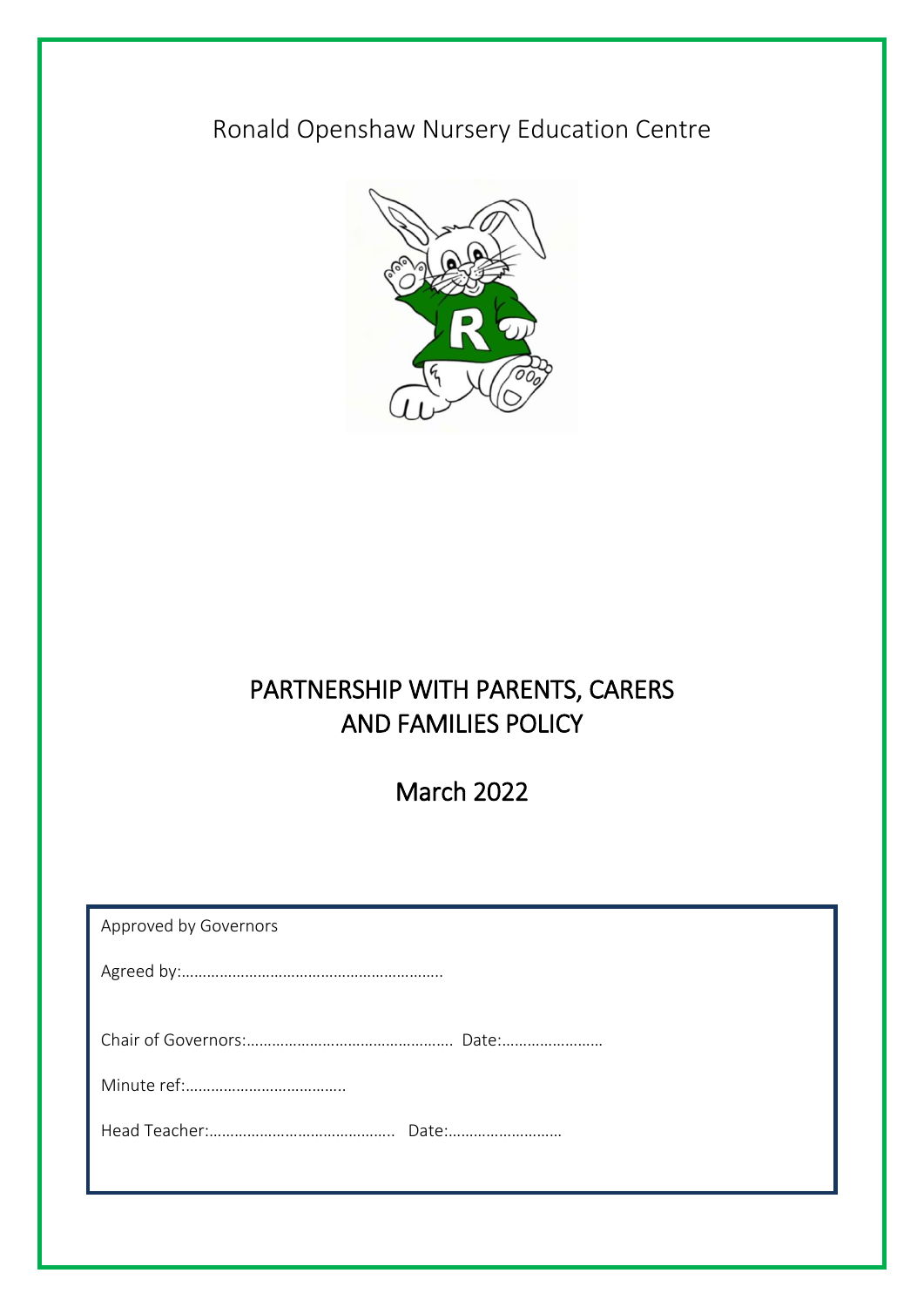**Principle:** Education is a partnership between home and school

Our Vision and aims include:

- Parents / Carers are their child's first educators so we work with them at all times to ensure that their child is always achieving their best
- Children benefit from parents being involved in their education

#### Rationale

We aim to promote the active involvement of parents by:

- Providing a welcoming and friendly atmosphere and an environment where parents/carers can feel valued and relaxed
- Supporting parents in their initiatives to educate their child
- Encouraging parents becoming more involved in their child's learning by attending ESOL classes, Family Learning Workshops\*, supporting educational visits.
- Keeping parents informed, particularly about educational issues
- Ensuring there is representation from our diverse community involved in school life
- Opportunities to share expertise and knowledge about the child through special week meetings
- $\bullet$  Increasing parent's own confidence e.g. through helping in the nursery\*
- Encouraging parents to participate in decision making through open meetings and representation on the Governing Body, and FORON (Friends Of Ronald Openshaw Nursery charitable arm)

\*These will take place with COVID-19 restrictions considered.

## Policy Into Practice Guidelines

## Staff will:

- Endeavour to make all who enter the nursery feel welcome.
- $\bullet$  Introduce self by name and attempt to learn  $\setminus$  use parents' names.
- Value, praise and promote parental involvement in the Nursery at Welcome Day (when new families visit to familiarise themselves before starting)
- Encourage parental involvement in a variety of ways which reflects the diverse nature of the community, specific skills to share with children; attendance at parents group\*; repairing equipment; reading with children; supporting educational visits.